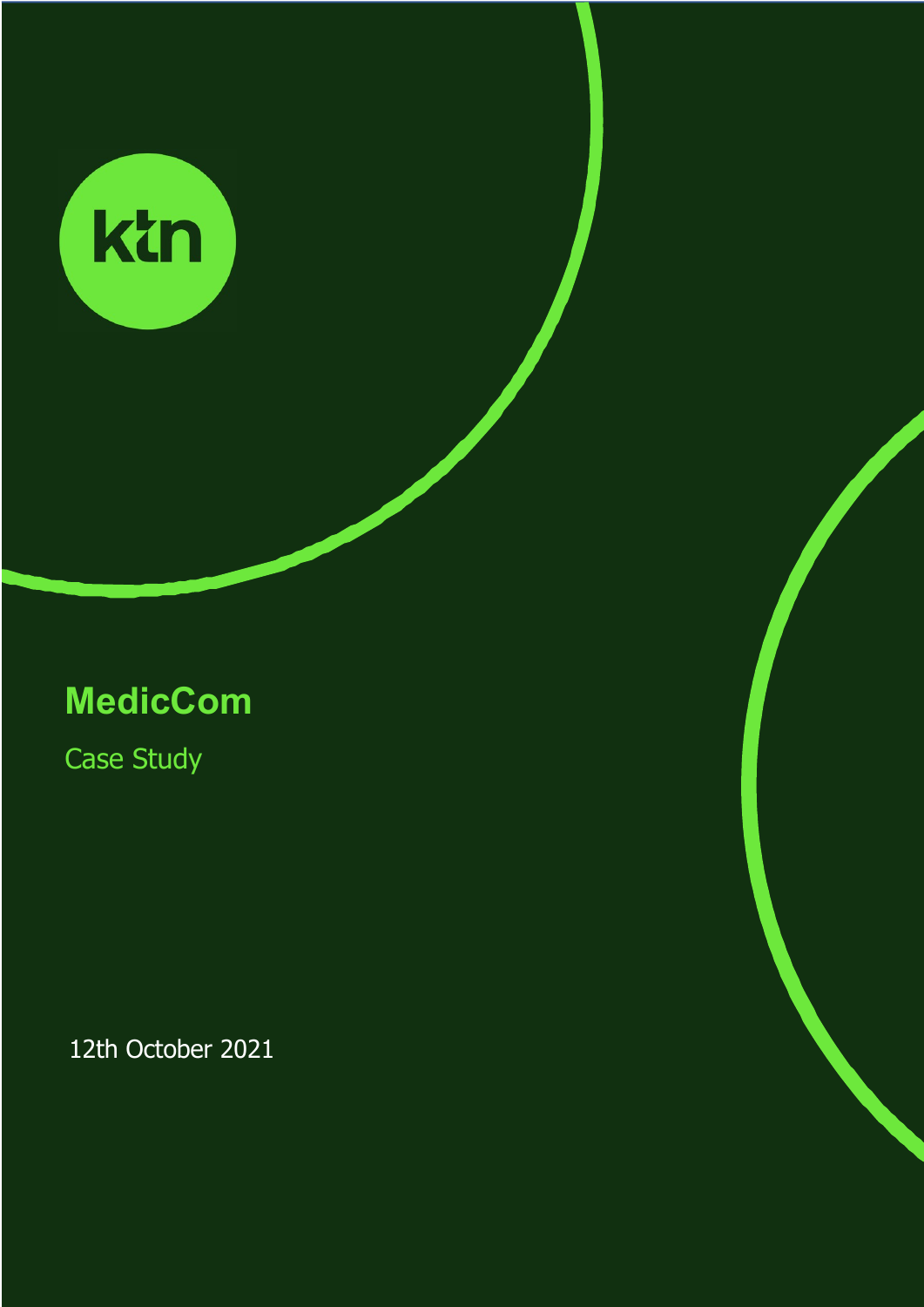

MedicCom is a communications device which enhances communication by clinical staff when wearing PPE. Worldwide, clinicians have found that enhanced respiratory PPE makes speaking to patients and colleagues difficult. MedicCom is an electronic device, which uses a throat microphone to pick up sound from outside of a PPE mask. The device acts as: (1) a voice amplifier to enable a clinician to be easily heard by the patient and the clinical team around the patient; (2) a Bluetooth headset enabling clear communication through a mobile phone for calls to the patient's relatives and to clinical colleagues; and (3) as a 'walk up and plug in' device to connect to a hospital internal telephone system.

Early in the pandemic, Prof. Mehdi Tavakoli from the KTN Health Team had a telephone conversation with Prof. Tim Coats from the University of Leicester. Prof. Coats had experienced first-hand the difficulty in communication while wearing a face mask and had devised an initial prototype solution. Prof. Tavakoli reviewed and short-listed several potential approaches with Prof Coats and contacted the Project Pitlane group of Formula One racing engineers, as they had previously worked on the UK Government's 'Ventilator Challenge'.

Prof. Mehdi Tavakoli introduced Prof Tim Coats to Andy Damerum and Bob Bell from Project Pitlane, along with their colleague, Jason Rees from Innova Technology. The team was enlarged to include Dr Emma Chung (Reader in Medical Physics at the University of Leicester) and Jasdip Mangat, Edward Pallett and Paul Doolan (Clinical Engineering at University Hospitals of Leicester NHS Trust). The team also included a technology transfer specialist, Carl Edwards from the University of Leicester.

With Prof. Tavakoli as a co-applicant and member of the project management team, a grant application was submitted through the UKRI Covid-19 funding stream to Innovate UK. This application was successful, and a production ready prototype device was created in just 6 months.

Prof. Tavakoli agreed to support the preparation of a Case Study by KTN about this project at the final project meeting. Prof. Tim Coats is an emergency physician, previous chair of the NIHR National Specialist Group for Injuries and Emergencies, and current chair of the Trauma Audit and Research Network (TARN).

#### Open

We value diversity of opinions, ideas, skills and perspectives.

#### Creative

We embrace ideas with curious minds and use our insight to uncover opportunity.

#### Collaborative

We are one team, working together across sectors, people and geographies to drive positive change.

#### Determined

We are determined to meet challenges with solutions and enable innovators to think and act beyond expectations.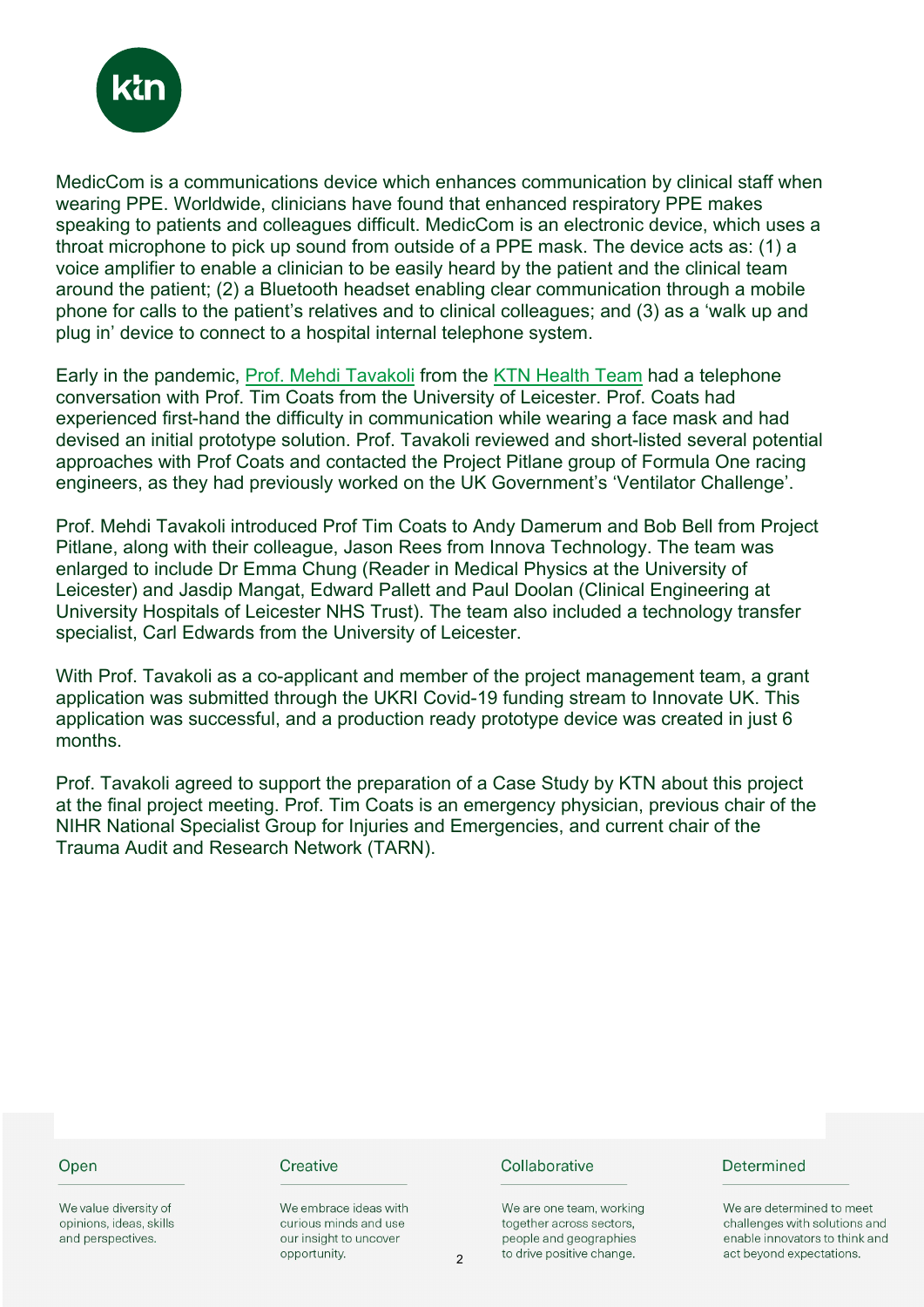

# *Hi Tim, could you tell us a bit about the background behind MedicCom and the problems you encountered early in the pandemic when communicating in PPE?*



*Prof. Tim Coats*

Surgeons have worn lightweight masks for many years with little impact on their communication, however these masks do not protect against the aerosol spread of viruses. At the beginning of the pandemic, doctors, nurses, and paramedics started to wear masks giving higher-level respiratory protection, such as FFP3 masks or elastomeric respirators. These masks are much thicker than the common surgical mask and attenuate speech, so it sounds very quiet. This is a problem in emergency care as the background noise levels are often loud - meaning that clinicians had to continuously shout to make themselves heard. We found problems when trying to talk to older patients with hearing loss. Nationally it was recognised that miscommunication was causing severe errors – for example

mishearing the difference between "the tube is in the right place" and "the tube isn't in the right place" could lead to a fatal error.

Looking around to see if any devices were available to help, I found that there were many voice amplifiers available. From previous military experience, I had used a throat microphone while wearing a Nuclear Biological Chemical (NBC) protective respirator. Pairing a throat microphone and a voice amplifier meant that I could talk to the patient and the team around the patient. I also found that when plugged into a mobile phone the throat microphone enabled me to hold a clear telephone conversation, however I needed to be able to rapidly switch between these functions while wearing a PPE



gown, and there was no device on the market which enabled me to switch between these functions.



I made an initial prototype (left) using commercially available components to illustrate a proposed solution to the team.

#### Open

We value diversity of opinions, ideas, skills and perspectives.

#### Creative

We embrace ideas with curious minds and use our insight to uncover opportunity.

#### Collaborative

We are one team, working together across sectors, people and geographies to drive positive change.

#### Determined

We are determined to meet challenges with solutions and enable innovators to think and act beyond expectations.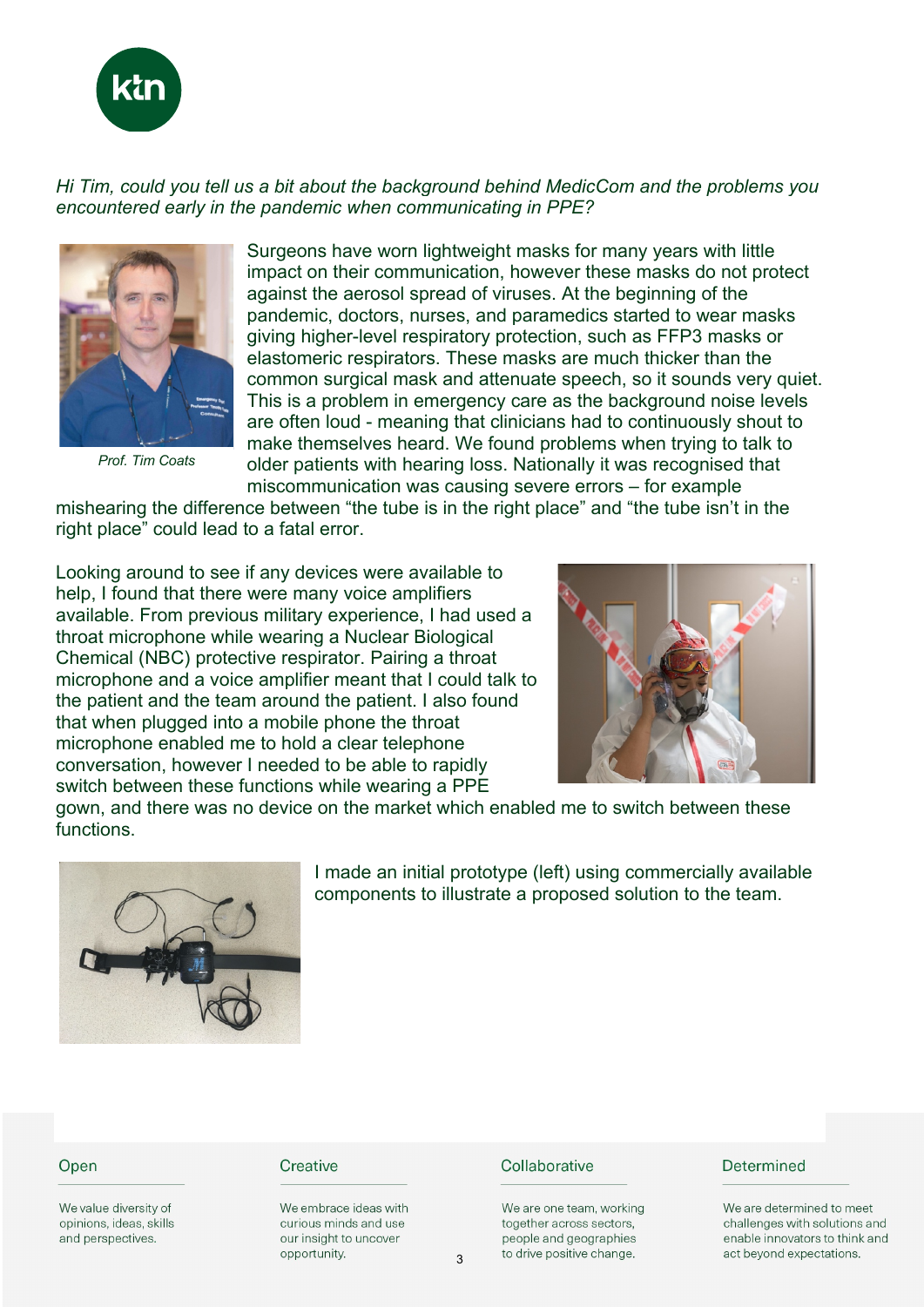

# *What does the MedicCom device do and how is it unique?*

The MedicCom device takes the input from a throat microphone and enables the output to be switched between an integrated speaker, a Bluetooth connection to a mobile phone or a 'plug in' lead to a wired telephone. The Bluetooth connection also allows a wi-fi link to a smart speaker as an intercom from inside to outside the patient's room. The Bluetooth connection also allows whole team communication through a walkie-talkie app. You can buy



a device which carries out each of these functions, but there is no device which integrates them together into a single communications unit.

The device is designed to be worn underneath a PPE gown, with a ridged casing and a button layout both designed to make the buttons easily located by touch. One button presses switches between voice amplifier and Bluetooth modes.

# *Where can we find out more?*

Please click here to view an introductory video which demonstrates the use of the MedicCom device.

# *What are the challenges and opportunities facing your further development of MedicCom?*

Our current challenge is finding a commercial partner and raising the capital investment to manufacture the device at scale to supply the NHS, and healthcare systems worldwide. We also need to access a distribution system which can sell into the NHS.

The opportunity is of increasing the quality of patient experience, decreasing errors due to miscommunication, and decreasing NHS staff fatigue by avoiding the need to continuously shout. There will be a long term need for high level respiratory protection for clinical staff, as Covid becomes endemic rather than pandemic, and we have an increased awareness of the need for protection from respiratory infections. This will give a long-term need for MedicCom within the NHS.

| Creative                                       | Collaborative                                                                  |
|------------------------------------------------|--------------------------------------------------------------------------------|
| We embrace ideas with<br>curious minds and use | We are one team, working<br>together across sectors.<br>people and geographies |
|                                                | our insight to uncover                                                         |

opportunity.

4

to drive positive change.

### Determined

We are determined to meet challenges with solutions and enable innovators to think and act beyond expectations.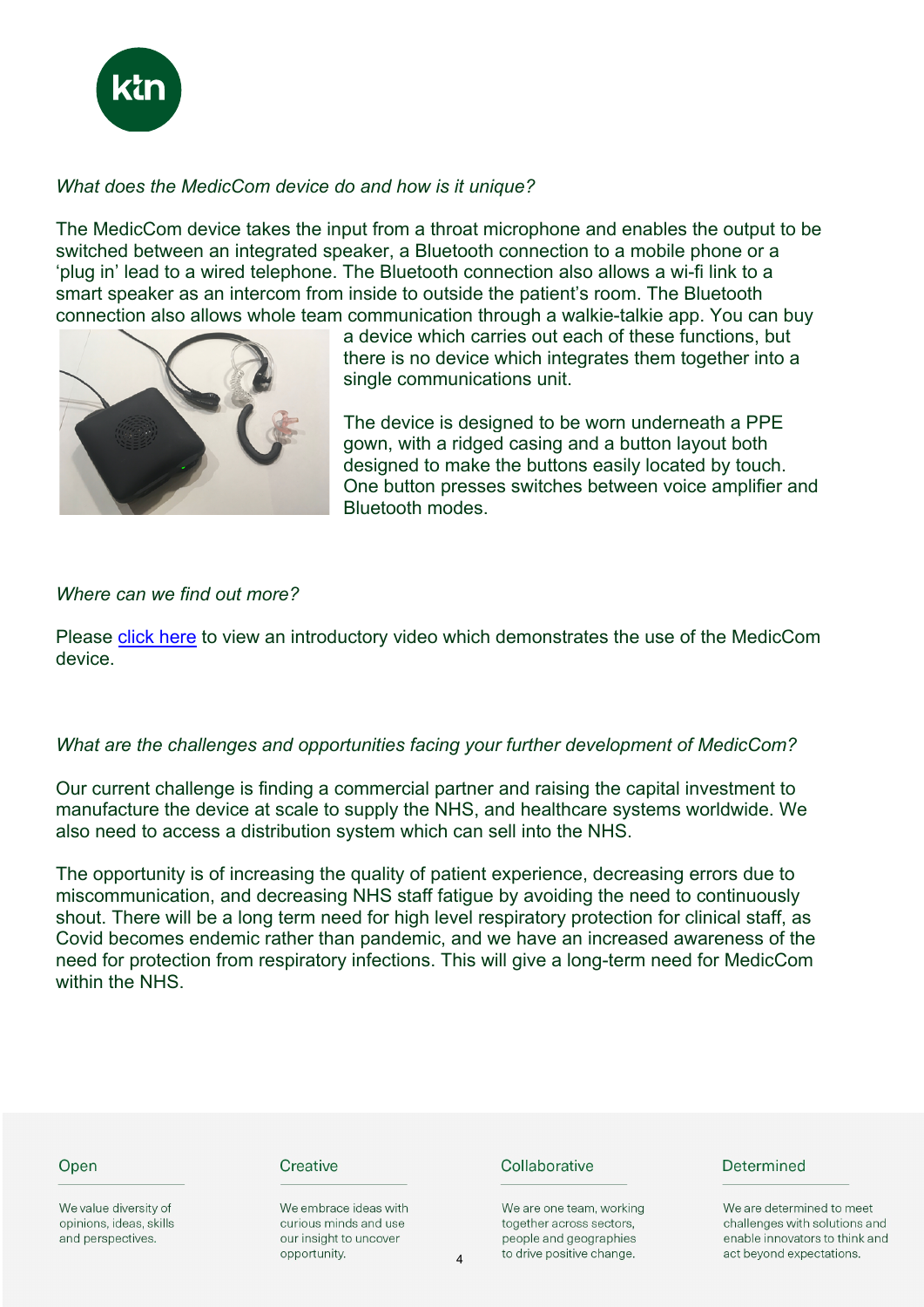

# *What specific help did KTN give you?*

The project would not have been possible without the support and the linkage that KTN made between public service (the University and NHS Hospital) and Industry (Project Pitlane and Innova Technology). Without this input I would certainly never have thought that a group of F1 Racing engineers could be the project partners!

Having a close link with KTN was also very helpful during the grant application to Innovate UK. The application processes can seem complex, so it was invaluable to have guidance through the system, as well as advice about which aspects to emphasise in the application form. Prof. Tavakoli has supported this project from the start by inviting and facilitating formation of external members of project team, helping with proposal submission and project management during six-month project duration. He attended weekly, evening project meetings and the Innovate UK progress meetings. With his background in medical materials and medical technologies, he has also made some valuable contributions about polymeric materials selection and their resistance to cleaning/decontamination agents, as well as in identifying a manufacturing partner.

# **Acknowledgements:**

The project team would like to thank Innovate UK/UKRI for funding this project. All the additional voluntary contributions made by the members of the project team and other collaborators are also gratefully appreciated.

*The MedicCom device has been developed by a collaboration between the University of Leicester, the University Hospitals of Leicester NHS Trust and engineers from Formula 1 Racing's Project Pitlane (a 'not for profit' group of F1 engineers applying their expertise to public service), Innova Technology, and KTN.*

## **Find out more about MedicCom here.**

Members of the KTN Health Team have been very busy during the pandemic and have been actively involved in supporting many companies, clinicians, and academics such as MedicCom and Prof. Coats, as well as supporting collaborations and submissions of several successful proposals to funding organisations to address many key challenges related to Covid-19. To find out more and to get in touch with the team please click here.

| Open                                                                  | Creative                                                                                 |   | Collaborative                                                                                               | Determined                                                                                                               |
|-----------------------------------------------------------------------|------------------------------------------------------------------------------------------|---|-------------------------------------------------------------------------------------------------------------|--------------------------------------------------------------------------------------------------------------------------|
| We value diversity of<br>opinions, ideas, skills<br>and perspectives. | We embrace ideas with<br>curious minds and use<br>our insight to uncover<br>opportunity. | 5 | We are one team, working<br>together across sectors,<br>people and geographies<br>to drive positive change. | We are determined to meet<br>challenges with solutions and<br>enable innovators to think and<br>act beyond expectations. |